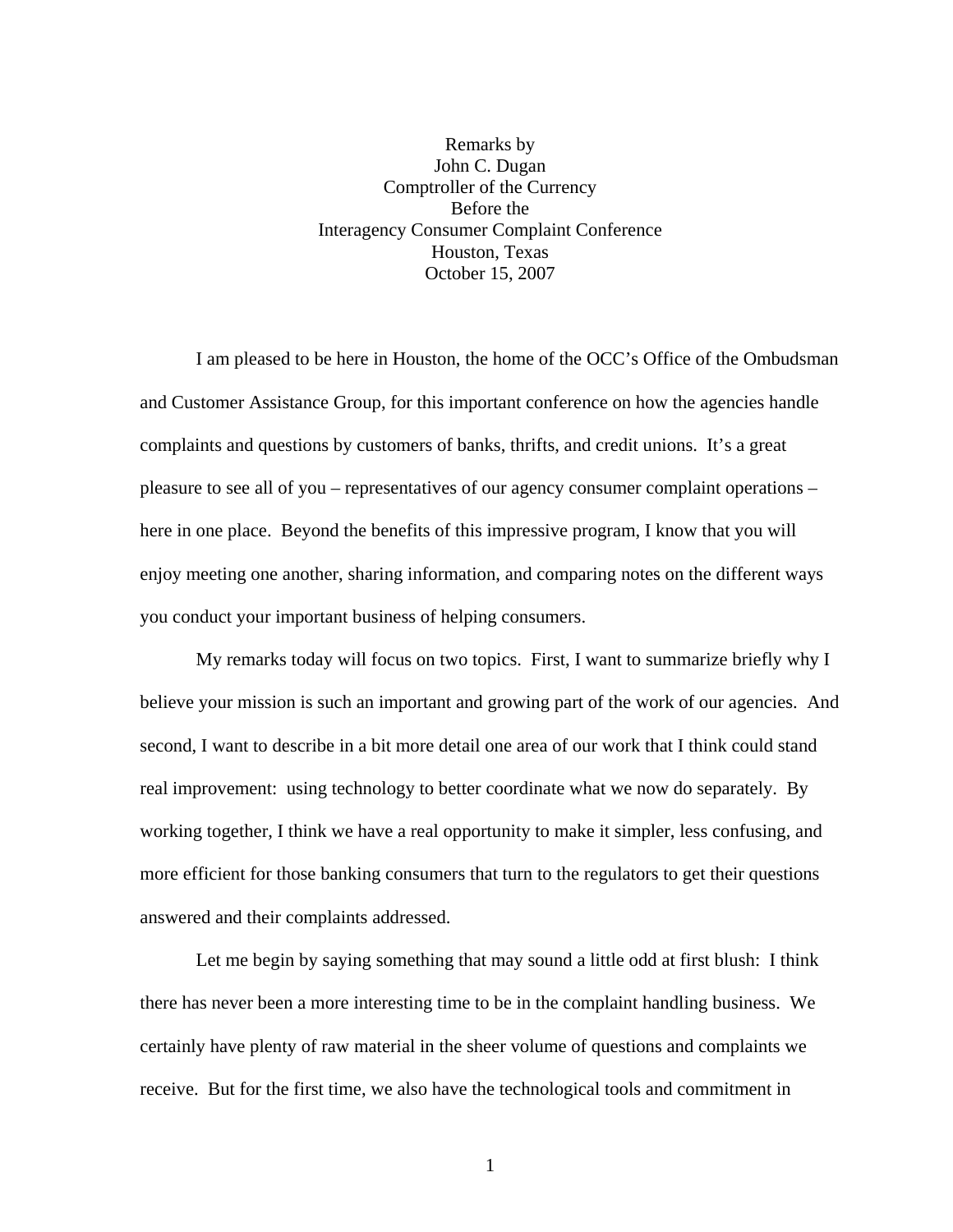human resources to use this raw material in ways that can really increase benefits to the consumer. I'm thinking here about improvements to the way we directly address individual questions and complaints; improvements to our compliance supervision to address systemic issues that are generating complaints; and improvements to our feedback to the banks we supervise so that they can spot and fix problems that are plainly on consumers' minds. (And by the way, when I say "banks" in my speech today, I'm really referring for the sake of simplicity to all of the institutions that each of your agencies supervises, with apologies to our friends at OTS and NCUA.)

Of course, we find that very often the best way for a consumer to resolve his or her problem is by contacting the bank directly in the first instance, rather than us doing that for them. We encourage that. We also can facilitate that process  $-$  and we do  $-$  by giving callers the information they need to understand the relevant laws and regulations, by telling them how best to present their questions or complaints, and by providing the contact information they need to find the right person to talk to at their bank. This is all helpful, but the main reason direct contact tends to work best is that banks have built-in incentives to work with their customers. These institutions operate in competitive markets, and they recognize that their customers have options – and that they will vote with their feet if they don't get their questions answered or their complaints resolved.

Of course, it isn't always possible for individual customers to reach a fair or satisfactory resolution on their own. Sometimes, a call from a regulatory agency is needed to prompt a bank to fix a problem that otherwise might not have received the attention it deserved. That's why each of you so often has to get directly involved in a case. I've talked to our complaint specialists enough to know that it takes considerable skill to facilitate a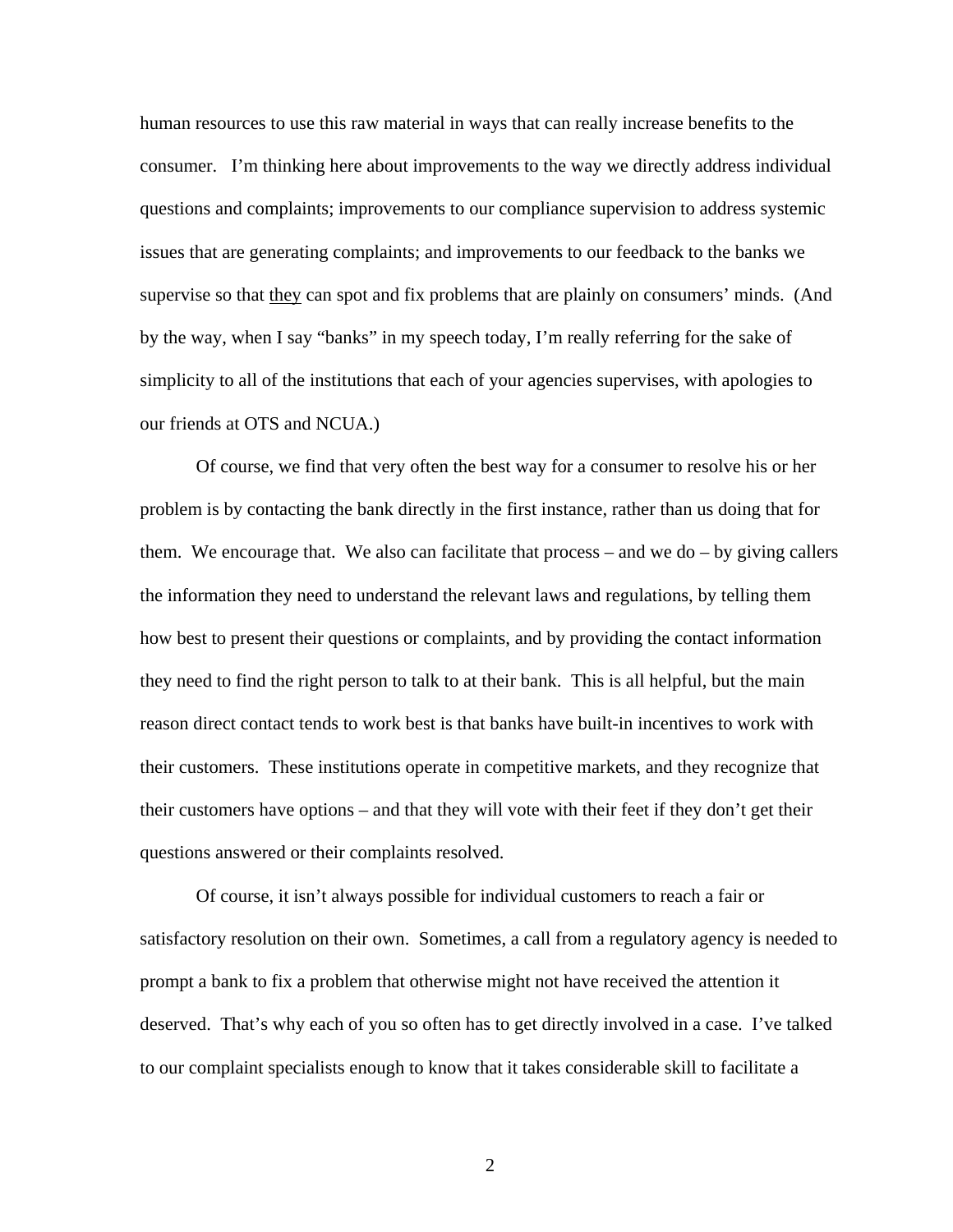resolution between an angry customer and a bank that believes it has done nothing wrong – and you deserve enormous credit for the diplomatic skills you display each and every day.

 Overall, I think this model works well in addressing individual problems for consumers. But as I said, directly helping individuals on a case-by-case basis is by no means the only positive benefit of the work you do. Your efforts also help make the system work better.

 For example, data from the complaints we receive provide a window on the industry's trouble spots and help us focus the priorities of examiners. When we receive a number of complaints about a particular institution or a specific practice, we know there's a problem that needs attention, and we can direct supervisory resources in that direction. Complaint data has also been useful in helping us draft guidance that is intended to correct questionable practices. For example, complaints we received through the OCC's Customer Assistance Group helped us formulate guidance dealing with predatory lending, credit card practices, and issues involving third party vendors. And in extreme circumstances, your work has helped build enforcement cases where that type of action is warranted.

So for all these reasons, I am very keen on the value of the agencies' role in complaint handling, which I believe provides real benefits to bank consumers, both directly and indirectly.

But now let me turn to something I'm not so keen on – the confusion and frustration that result from consumers not knowing which agency to contact when they have questions or complaints, and the inevitable problems and inefficiencies that result from the different approaches each agency takes to so many aspects of our work. For example, we each have different ways of referring questions, calls, and complaints. And there are some significant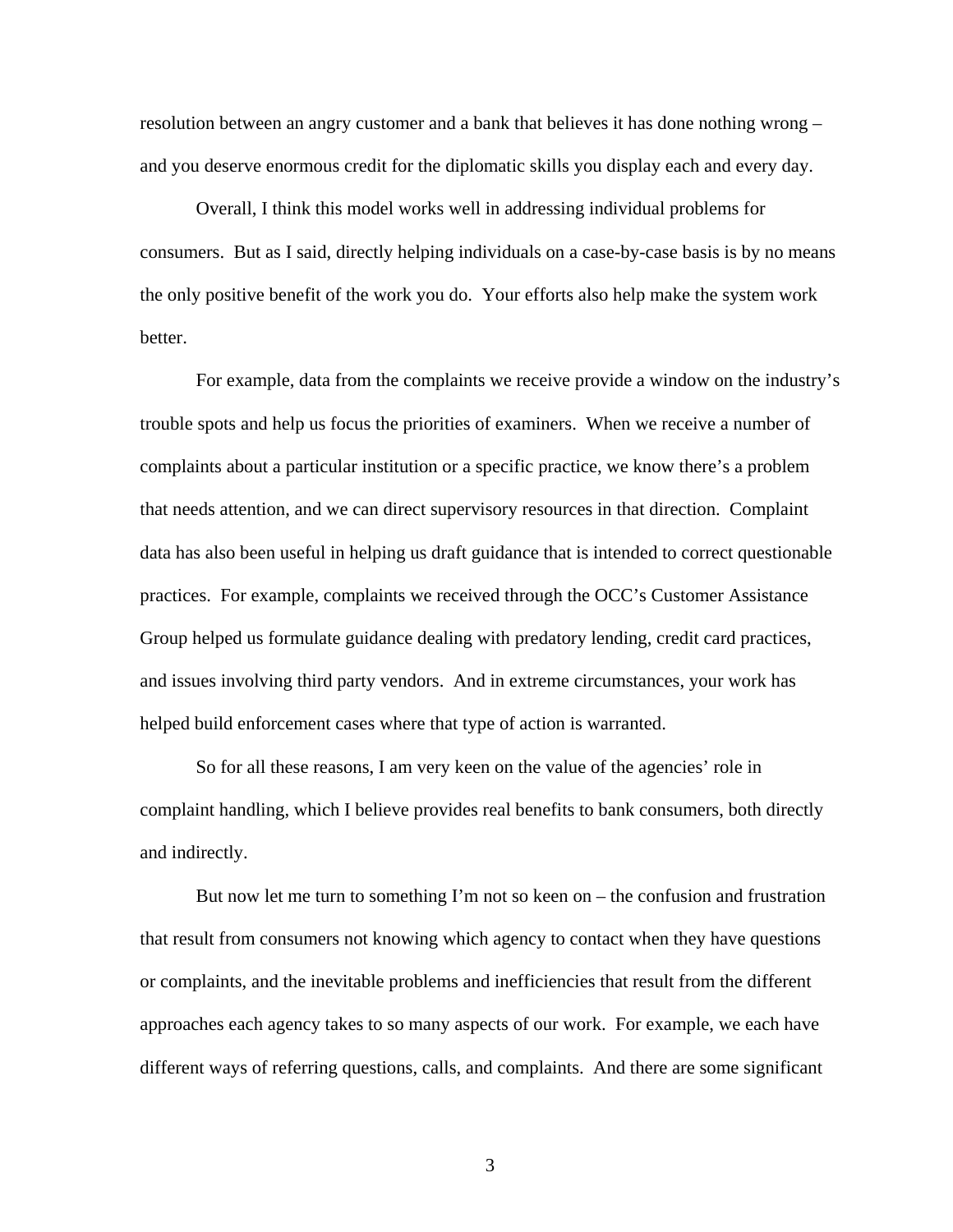differences in the technologies we use, whether for our Web sites, our call centers, or our coding and tracking systems.

Can't we do better? I think we can. It makes little sense to maintain entirely distinct complaint handling systems at the five federal agencies and all the various states. Surely we can make significant improvements without compromising the ability of each agency to use its own people and skills to address the consumer's concerns.

That's why I am very pleased with the recent decision by the federal and state banking regulators to launch an interagency effort, under the auspices of Federal Financial Institution Examination Council, or FFIEC, that is intended to lead to more streamlined and consumer friendly approaches to handling questions and complaints. We discussed this approach at the September FFIEC meeting, and while we don't have all the answers, the agencies were unanimous in agreeing to form a working group to evaluate what needs to be done and to report back with an action plan at our December meeting.

 Fortunately, we're not starting from scratch. There has been a great deal of time, effort, and money invested by individual agencies in creating systems that fulfill this important responsibility. We have created special Web sites, built call centers that take advantage of cutting edge technology, and developed advanced systems for referring misdirected complaints to the appropriate agency. The problem, though, is that we tend to do these jobs differently – and sometimes a lot differently.

 I recognize each of us is partial to our own systems and methods for handling complaints. I also recognize that there are substantial differences in our missions and in the institutions we supervise. Even so, there are many similarities in the complaints we receive and the questions we are asked. It seems to me that, as a result, there would also be many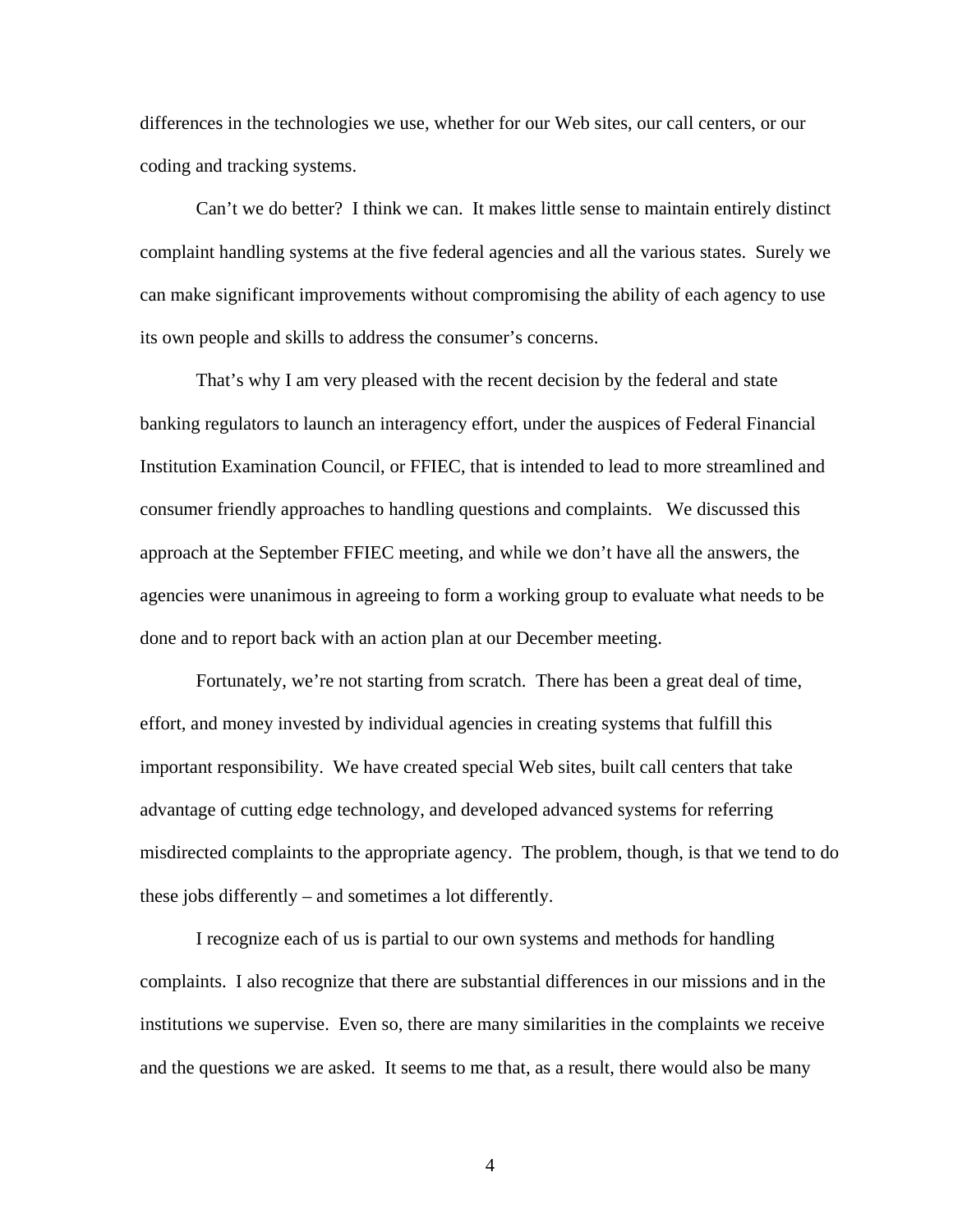benefits from developing more common approaches to handling them, where feasible. And based on last month's discussion, I think that all the agencies are receptive to thinking this new thought.

 Specifically, the FFIEC decided that the newly formed working group should consider using a third party consultant to evaluate the systems we've already created in order to make recommendations on how we might leverage those systems to better serve consumers. That makes sense to me. A knowledgeable third party could provide disinterested advice on the feasibility of joint projects and common approaches, recommend timelines, and evaluate costs and benefits – and do so with a measure of independence that would help address parochial resistance to change.

Let me provide some examples where I believe a more unified approach could produce substantial benefits. One would be a gateway Web site that would serve as the main interface for a consumer of any bank in terms of the place to go to get common questions answered and, if necessary, to begin the process of filing a complaint about a particular bank with a particular regulator. This common Web site would not replace the consumer parts of each agency's Web sites; indeed, it could serve to route consumers to the right agency's Web site – through the use of some kind of easy-to-use look-up tool – to begin the complaint process. We've recently launched a Web site like this at the OCC, though it is by no means a common Web site for consumers of all banks. It's called HelpWithMyBank.gov, and it contains frequently asked questions and answers for national bank customers; an online complaint form; and a look-up tool to help a consumer determine if his or her bank is a national bank. The idea that I'm talking about would be to take something like this, or what other agencies have done, improve it, and use it for customers of any bank.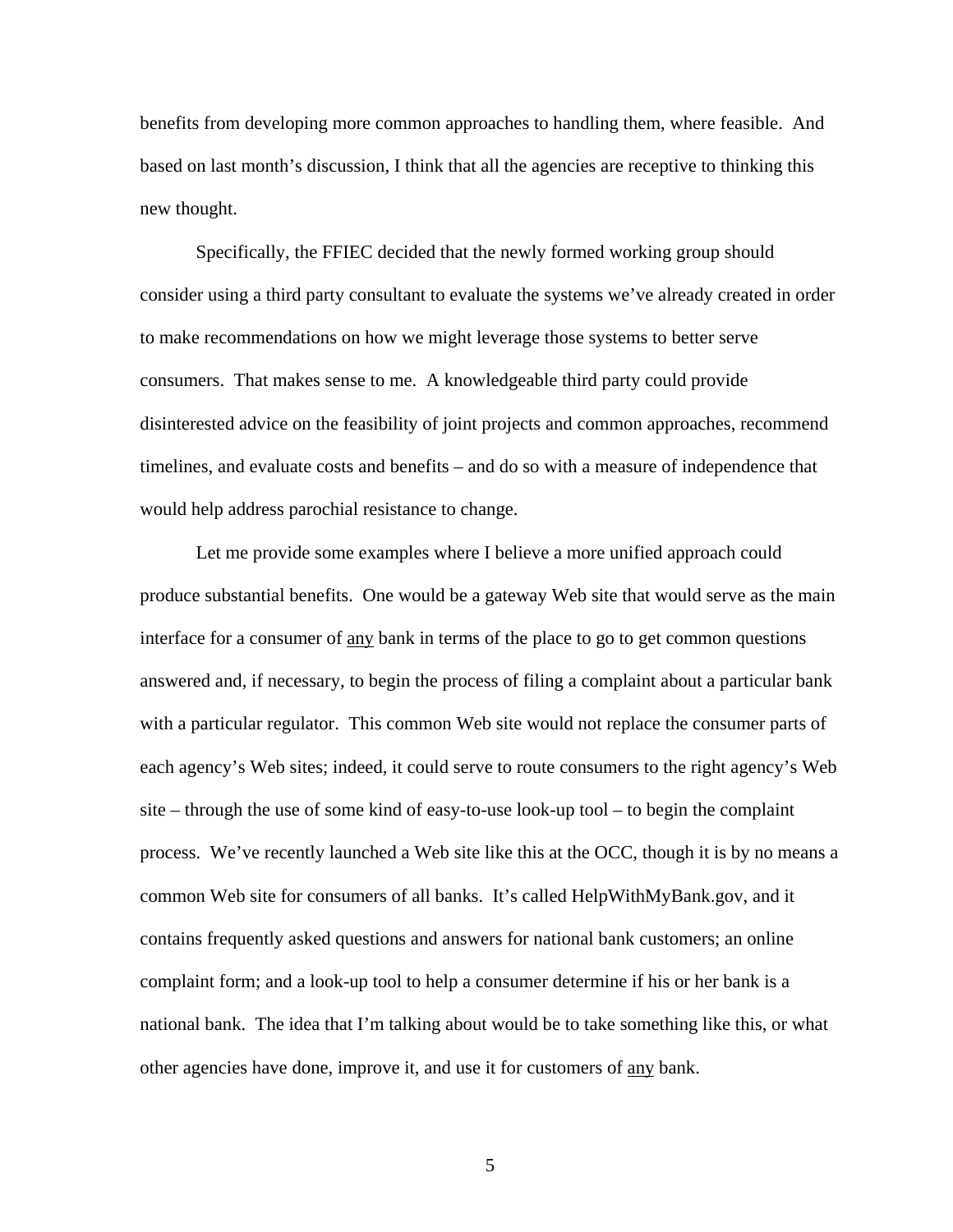Another candidate for enhanced coordination would be our approach to complaints received by phone. We ought to examine whether consumers would benefit from an interagency-sponsored customer call-routing center that would expeditiously get questions and complaints to the right agency. At the OCC, we've begun using a third party vendor as a kind of "triage" facility that receives the initial call from a national bank customer, determines whether that person's bank is a national bank, and starts the process of opening a case file, if necessary. Employees of the call center answer simple questions, particularly those that routinely come into our Customer Assistance Group, but the main function they serve is to handle administrative aspects of the contact and then make sure the call gets to the right OCC complaint specialist. It seems to me that this is the kind of approach that might be adapted for an interagency call-routing center.

Here's another possible project: a common complaint referral system that could expedite the routing of misfiled complaints that all the agencies receive each year. The OCC received nearly 12,000 complaints last year about banks we don't supervise, which we then sent to the right agency, and our counterparts sent to us 10,600 complaints about national banks. The current process for referring such complaints is cumbersome and timeconsuming, and the resulting delays can cause real consumer frustration. Again using the OCC as an example, we're working on a possible solution called Complaint Referral Express. In addition to providing a mechanism for moving complaints rapidly to the appropriate agency, this Web-based system would facilitate efficient tracking in case of problems. Again, while there may be a better approach than ours, I do think it would be helpful to have a common platform that all the agencies could use.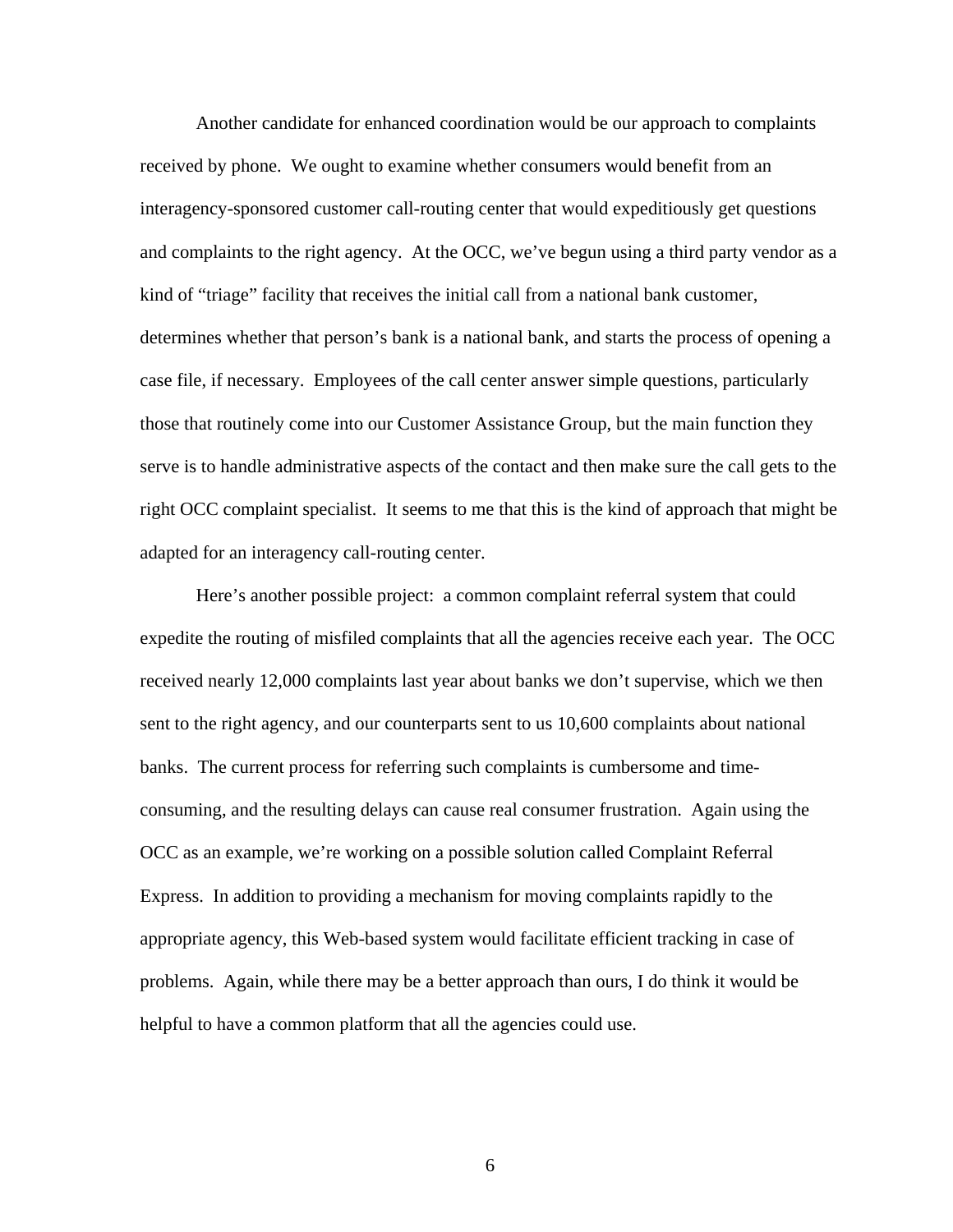Finally, I think we should also consider more ambitious thoughts, such as assessing the costs and benefits of incorporating a common philosophy for consumer complaint coding. That would facilitate much better use of complaints in databases to understand systemwide trends, and could really improve complaint analysis over time. In the same vein, a common complaint case management application that would make it easier to track individual cases could also be very useful.

Some of these tasks are more complex than others, and will present greater difficulties. Depending on what the working group recommends, it's possible that we'll want to start with the easier ones and move on to the more difficult tasks as time and resources permit. It's also possible that we may decide not to do some of these projects. I don't want to prejudge the process, but I do think that it's important to move forward and make progress, especially since the technology is well within our grasp. I'm very hopeful that we'll have a clearer picture of where we stand when we get together at the December FFIEC meeting.

 Before I close, let me mention one other consumer complaint topic that has been very much on our minds at the OCC: the model Memorandum of Understanding on consumer complaint information sharing that we developed with the Conference of State Banking Supervisors. I know that John Ryan, Executive Vice President at CSBS, is scheduled to speak next, and I'd like to say that we at the OCC very much enjoyed working with John and his colleagues on the model MOU – and that I think the agreement we reached has real benefits for consumers. The MOU eliminates the legal barriers to information sharing for states that enter into it with the OCC. In such a state, if a complaint is received that pertains to a national bank – or if the OCC is contacted about a state bank – we now have an easy mechanism for sharing the complaint and for providing follow-up information on how it was